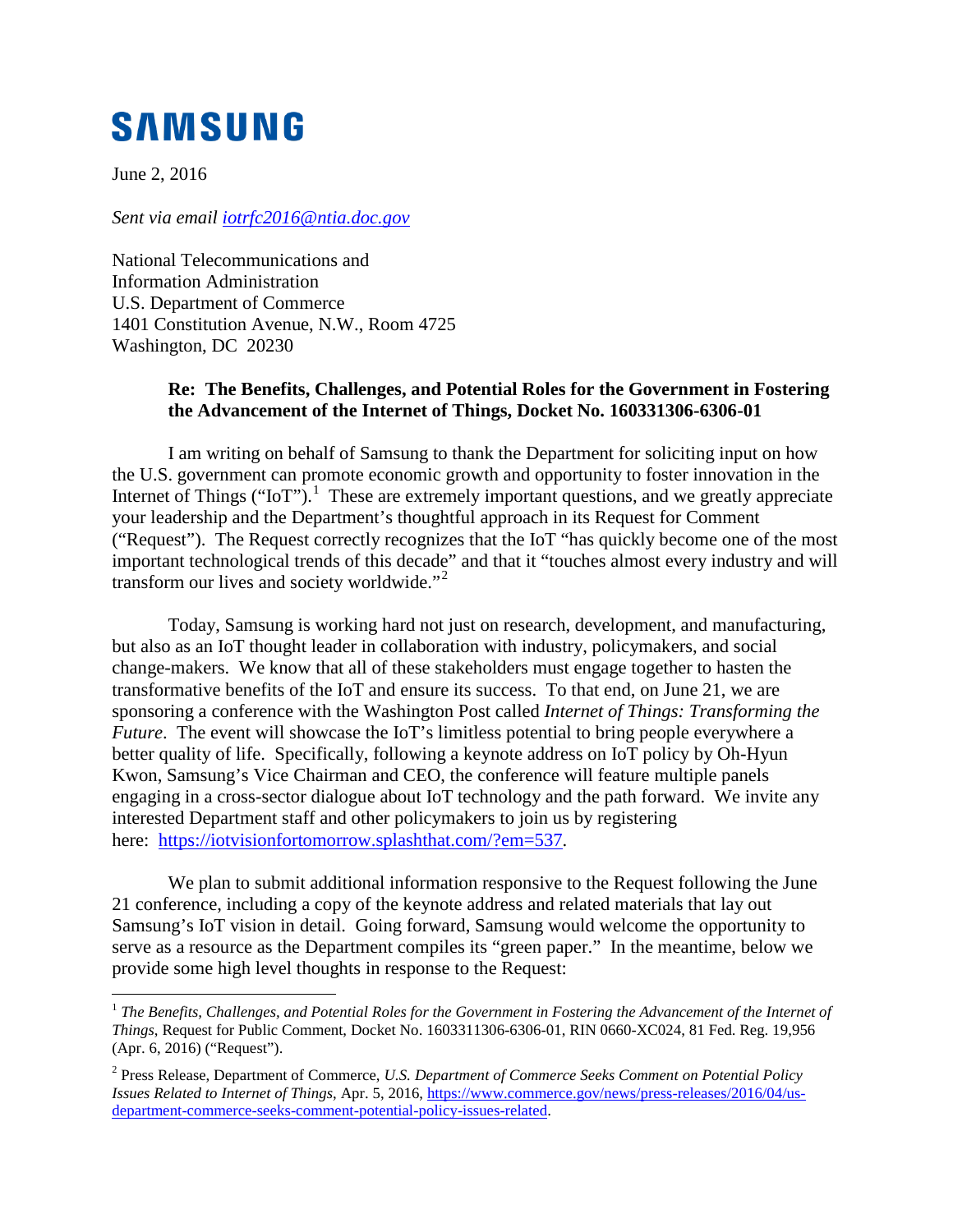*Benefits of the IoT and Samsung's Global Leadership.* The Department's focus on the IoT is entirely appropriate and very timely, given that the IoT sector has the potential to ultimately be as transformative to consumers, industry, and governments as the Internet has been. The IoT provides the connective tissue that integrates the physical and digital worlds into a system for smarter living; although there are various definitions of the term IoT, most agree that the core concept is about leveraging sensors, data processing, and the Internet to solve real human challenges. To date, the IoT already is delivering smarter homes, smarter offices, and increased efficiency. In the coming years, the IoT will deliver completely novel solutions to enduring problems, new uses for existing solutions, and even solutions for problems we do not have and cannot predict today. The IoT will fuel smarter cities, smarter nations, and a smarter world. Overall, the potential benefits to consumers, industry, governments, and society are too numerous to count; they include fitness and wellness (including facilitating seniors' independent living), energy management, transportation and urban planning, environmental controls, smart government, increased civic engagement, and public safety. Moreover, in both the IoT economy and downstream, these innovations will drive productivity, growth, and jobs.

Samsung is wholly committed to the IoT, and we are moving forward on IoT products at full steam. Combining our global leadership in the IoT field with our role as a leading provider of components, devices, and data integration and our long experience creating products that consumers want and can easily use, we are developing IoT products that are completely in sync with everyday life and will save consumers time and money. Our IoT commitment cuts across multiple Samsung business lines and is reflected in the company's recent investments and acquisitions, all of which serve as building blocks for Samsung's overall IoT vision. For example, all of Samsung's IoT devices will be open, not locked.<sup>[3](#page-1-0)</sup> Samsung's SmartThings technology already is the world's largest and most open IoT platform, a complete home customization solution that allows consumers to connect and program automatic behaviors for both Samsung and non-Samsung connected devices and sensors in their homes and to monitor and operate them remotely for convenience and peace of mind, using a personally customizable app on any device. [4](#page-1-1)

In addition, Samsung's philosophy includes ensuring that security and privacy protections are incorporated at the design stage. We believe that the IoT sector will be most rapidly embraced by consumers if they are provided with real choices regarding the appropriate balance between security and usability. With this balance in mind, Samsung developed ARTIK, a hardware-based secured platform – also open – that delivers interoperability between IoT devices and apps.<sup>[5](#page-1-2)</sup> ARTIK enables secure device registration that securely connects devices to

<span id="page-1-0"></span> <sup>3</sup> *See* Samsung, *[Interview] CEO BK Yoon Emphasizes the 'Unimaginable Value' of the IoT SmartThings* (Jan. 11, 2016), https://news.samsung.com/global/interview-ceo-bk-yoon-emphasizes-the-unimaginable-value-of-the-iot (discussing Samsung's "open platform strategy").

<span id="page-1-1"></span><sup>&</sup>lt;sup>4</sup> See generally Samsung SmartThings,<http://www.samsung.com/us/smart-home> (last visited May 25, 2016).

<span id="page-1-2"></span><sup>5</sup> *See* Samsung, Press Release, Samsung Advances Open IoT Ecosystem with New Partner Program and Commercial Availability of the SAMSUNG ARTIK™ Platform (Feb. 19, 2016), https://news.samsung.com/global/samsungadvances-open-iot-ecosystem-with-new-partner-program-and-commercial-availability-of-the-samsung-artikplatform.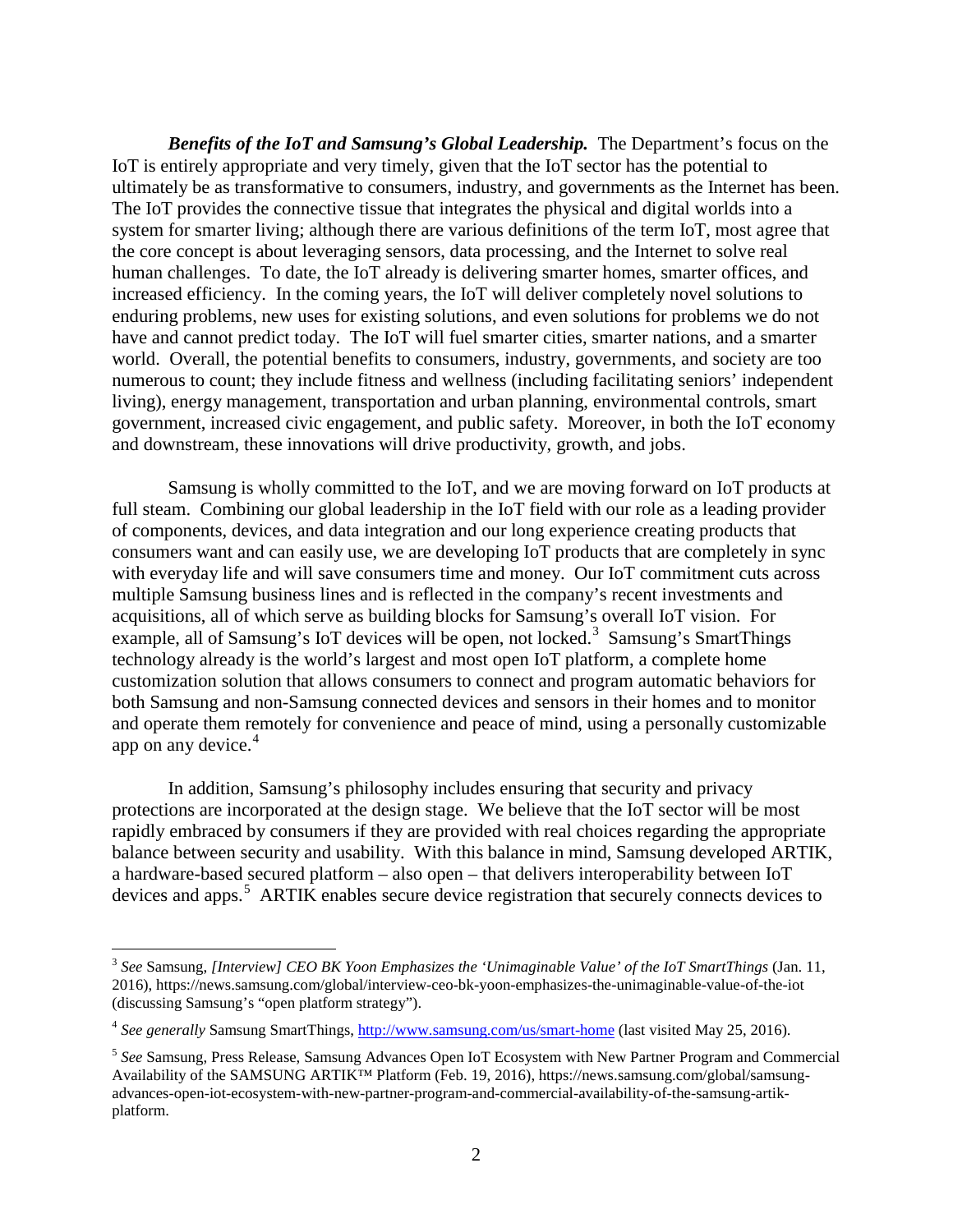the cloud using TLS, secure element, and certificates issued by a trusted certificate authority.<sup>[6](#page-2-0)</sup> Every device, app, and user interaction is secured with open Internet standards-based authentication and authorization, and ARTIK protects data privacy with built-in identity and permissions management.<sup>[7](#page-2-1)</sup>

*Challenges and Guiding Principles.* The Request describes concerns associated with the IoT, such as potential health, safety, and security issues arising from the connection of cars and medical devices to the Internet; privacy and cybersecurity; and the possibility of a "global patchwork of approaches to IoT."<sup>[8](#page-2-2)</sup> Given the government's significant interests in protecting consumers, stimulating the economy, promoting civic engagement, and ensuring public safety, these concerns are understandable. However, prescriptive regulation is not the answer to such challenges. Instead, the U.S. should permit IoT ecosystems to be developed by technology companies in an unregulated environment – or, to be more precise, an environment without additional IoT-specific regulations layered atop the regulatory safeguards that already protect consumers when they use Internet-connected products and services. This market-based approach worked well with respect to the Internet during its development; as a result, services and applications in the Internet ecosystem saw rapid innovation and explosive growth, and the U.S. technology sector enjoyed a global leadership role. This path to U.S. global technology leadership can and should be repeated in the IoT sector.

Refraining from prescriptive regulation does not mean taking a hands-off approach. Samsung supports the Department's efforts to draft a government-wide path forward in the green paper, ensuring that policymakers have the information they need and take the actions necessary to promote IoT innovation and growth. To date, sector-specific regulation has caused fragmentation that threatens development of the IoT, as it impedes the interoperability of devices and the cross-platform aggregation of data, which lie at the heart of IoT's transformative potential. As the Request notes, "thus far no U.S. government agency is taking a holistic, ecosystem-wide view that identifies opportunities and assesses risks across the digital economy."<sup>[9](#page-2-3)</sup> The green paper can provide critical guidance in this regard, by identifying mechanisms for interagency coordination in order to avoid duplicative or contradictory efforts.

The government can and should also play an important role in fostering IoT by driving demand, partnering with the private sector on consensus/voluntary standards, and ensuring the availability of adequate spectrum resources. Federal, state, and local governments can serve as early adopters of IoT to improve government services, both as sponsors of pilot programs and in full-scale implementations. This will provide efficiencies to government while jumpstarting IoT demand. Governments at all levels can harness the IoT to establish more accurate baseline measurements, design programs to the baseline, implement, and then measure solutions – increasing efficiency and reducing the costs of good government. In addition, the Department

 $\overline{a}$ 

<span id="page-2-3"></span> $^{9}$  *Id.* 

<span id="page-2-0"></span><sup>6</sup> Samsung, Press Release, Samsung Announces Commercially Available IoT Cloud Platform to Deliver Interoperability Between Devices and Applications (Apr. 27, 2016), https://news.samsung.com/global/samsungannounces-commercially-available-iot-cloud-platform-to-deliver-interoperability-between-devices-and-applications.

<span id="page-2-1"></span> $^7$  *Id.* 

<span id="page-2-2"></span> $8$  Request at 19,957.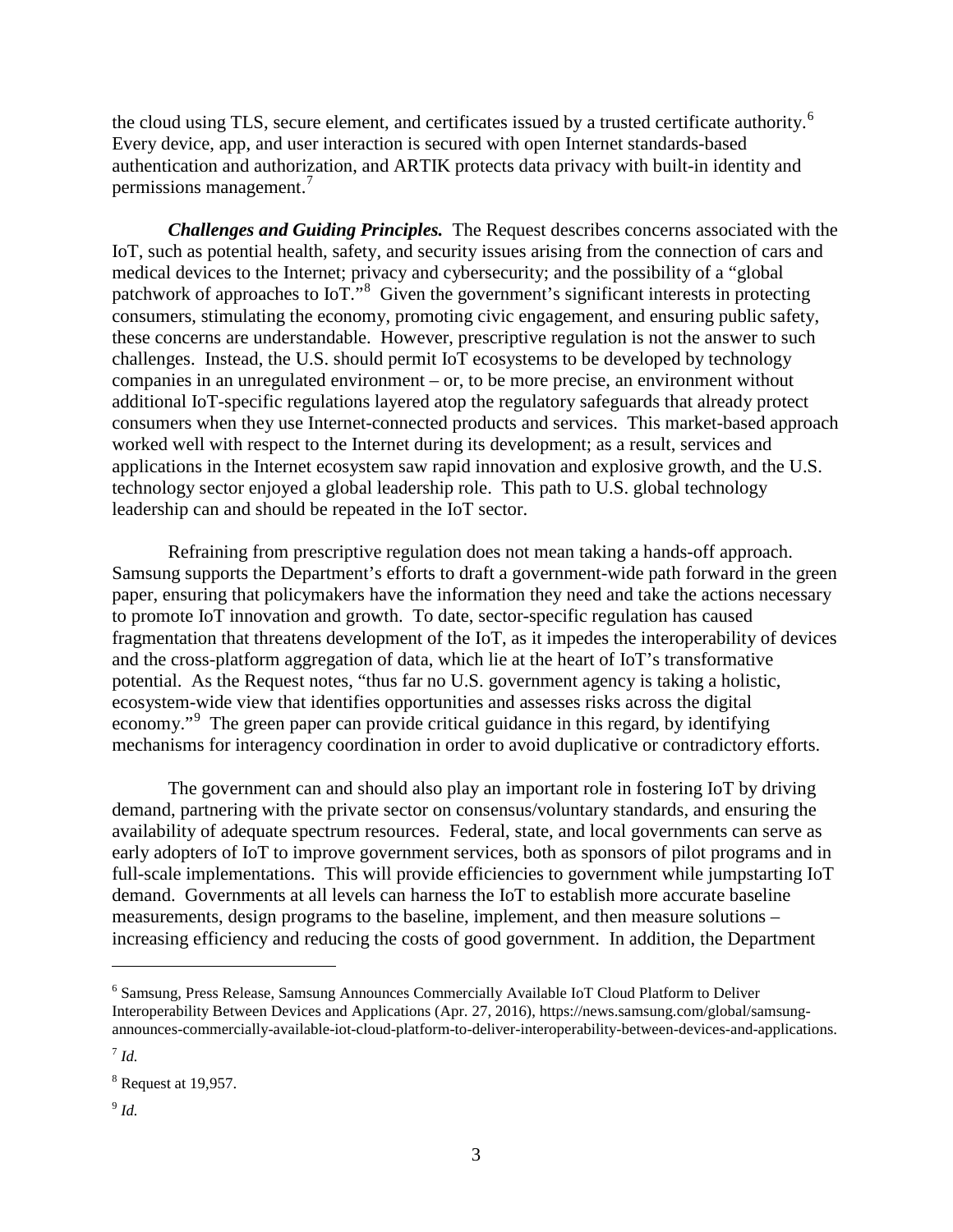and the Federal Communications Commission should ensure that sufficient additional licensed and unlicensed high-speed and low-data rate spectrum allocations are available to support IoT growth.<sup>10</sup> These government actions can lead to scale, innovation, increased safety and security, improved services, enhanced business productivity, and lower costs to taxpayers. The green paper also should note that no IoT-specific enforcement mechanisms are necessary (for example, to ensure that consumers' privacy and data security are protected). The privacy and security issues raised by the IoT are the same privacy and security issues that arise with any online service or communication, and these can be addressed through existing governmental authority. $11$ 

Samsung recognizes that the green paper likely will address a number of policy issues, both discrete and interrelated. In considering these issues, as well as in constructing government-wide guidance with respect to new policy issues that may arise in the future, Samsung proposes that the Department outline certain overarching framing principles in its green paper. Policymakers throughout the federal government can then use these principles as touchstones for policy decisions, viewing any potential action through the lens of these principles to ensure the success of the IoT sector and, in turn, the U.S. economy. Specifically, Samsung recommends the following three guiding principles:

*Openness*. First, the IoT must be based on open platforms that will promote a competitive environment to foster innovation, scale, affordability, and improved functionality. Open IoT platforms that are voluntarily developed and adopted by industry are best for the IoT sector and for consumers: A rising tide will lift all boats and result in a more robust connected world. As a leader in IoT technology, Samsung is committed to promoting an open IoT ecosystem. All IoT companies should refrain from creating or promoting walled gardens, and the government should not adopt technology mandates that would pick winners and losers by forcing or limiting any particular platform.

*Collaboration*. The IoT by its nature is connected and interwoven, and it is essential that players in the IoT ecosystem similarly work together. Collaboration will benefit all participants in the IoT market and, ultimately, consumers. One example of necessary collaboration is the voluntary, consensus development of open standards that will drive open and interoperable technologies. The government can foster such collaboration without adopting regulations that could suppress innovation or impair the market's ability to respond to consumer preferences. For example, the Administration's Smart Cities Initiative is funding basic research and

<span id="page-3-1"></span><span id="page-3-0"></span><sup>&</sup>lt;sup>10</sup> For example, the FCC should proceed with its proposal to adopt rules in its millimeter wave proceeding. *Use of Spectrum Bands Above 24 GHz For Mobile Radio Services*, Notice of Proposed Rulemaking, 30 FCC Rcd 11878 (2015) (proposing to allow further commercial use of several spectrum bands between 24 GHz and 71 GHz).

<sup>&</sup>lt;sup>11</sup> FTC Staff Report, *Internet of Things: Privacy & Security in a Connected World*, at 48-49 (Jan. 2015) ("Staff does not believe that the privacy and security risks, though real, need to be addressed through IoT-specific legislation at this time. Staff agrees with those commenters who stated that there is great potential for innovation in this area, and that legislation aimed specifically at the IoT at this stage would be premature."),

[https://www.ftc.gov/system/files/documents/reports/federal-trade-commission-staff-report-november-2013](https://www.ftc.gov/system/files/documents/reports/federal-trade-commission-staff-report-november-2013-workshop-entitled-internet-things-privacy/150127iotrpt.pdf) [workshop-entitled-internet-things-privacy/150127iotrpt.pdf.](https://www.ftc.gov/system/files/documents/reports/federal-trade-commission-staff-report-november-2013-workshop-entitled-internet-things-privacy/150127iotrpt.pdf)